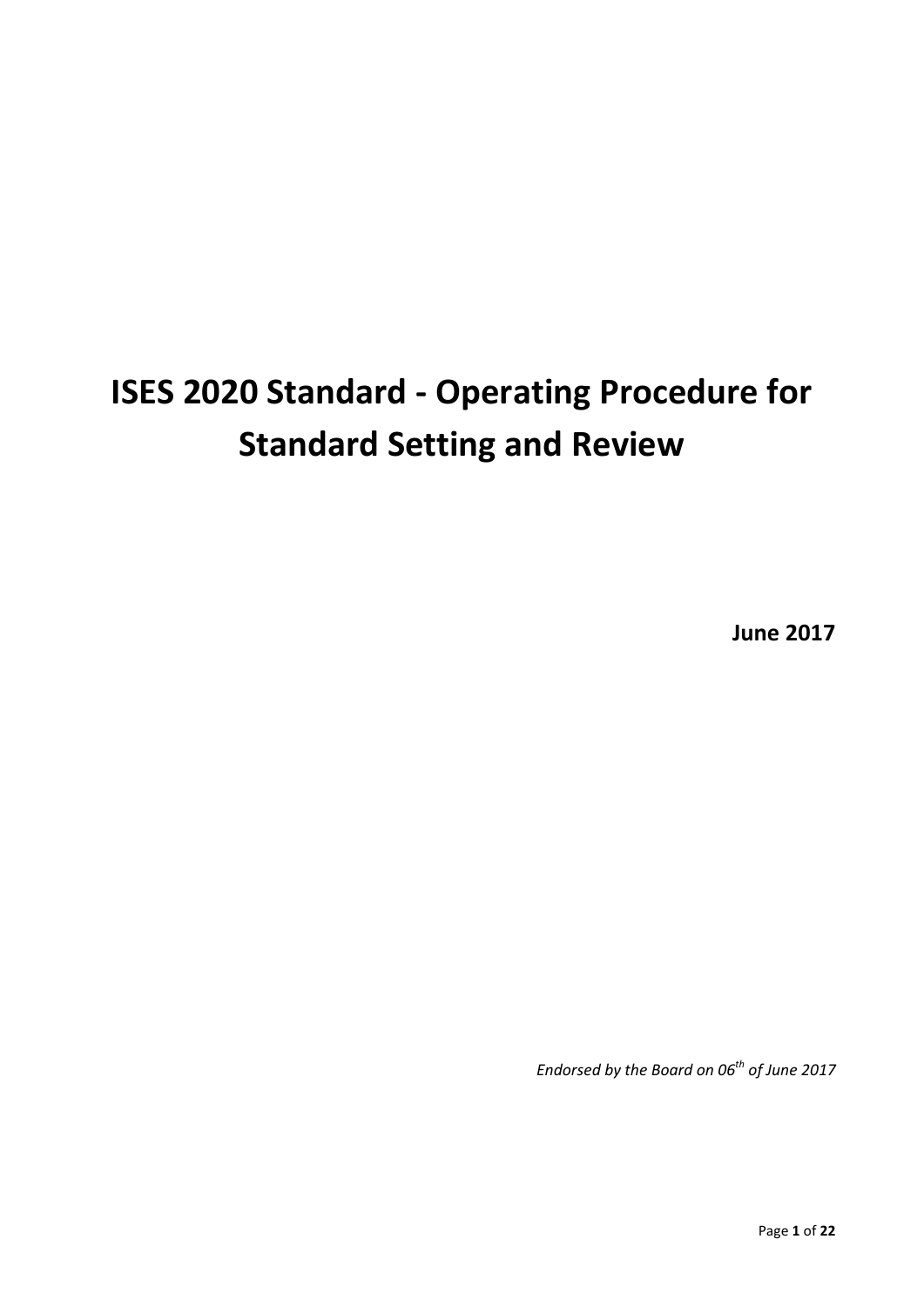# **Contents**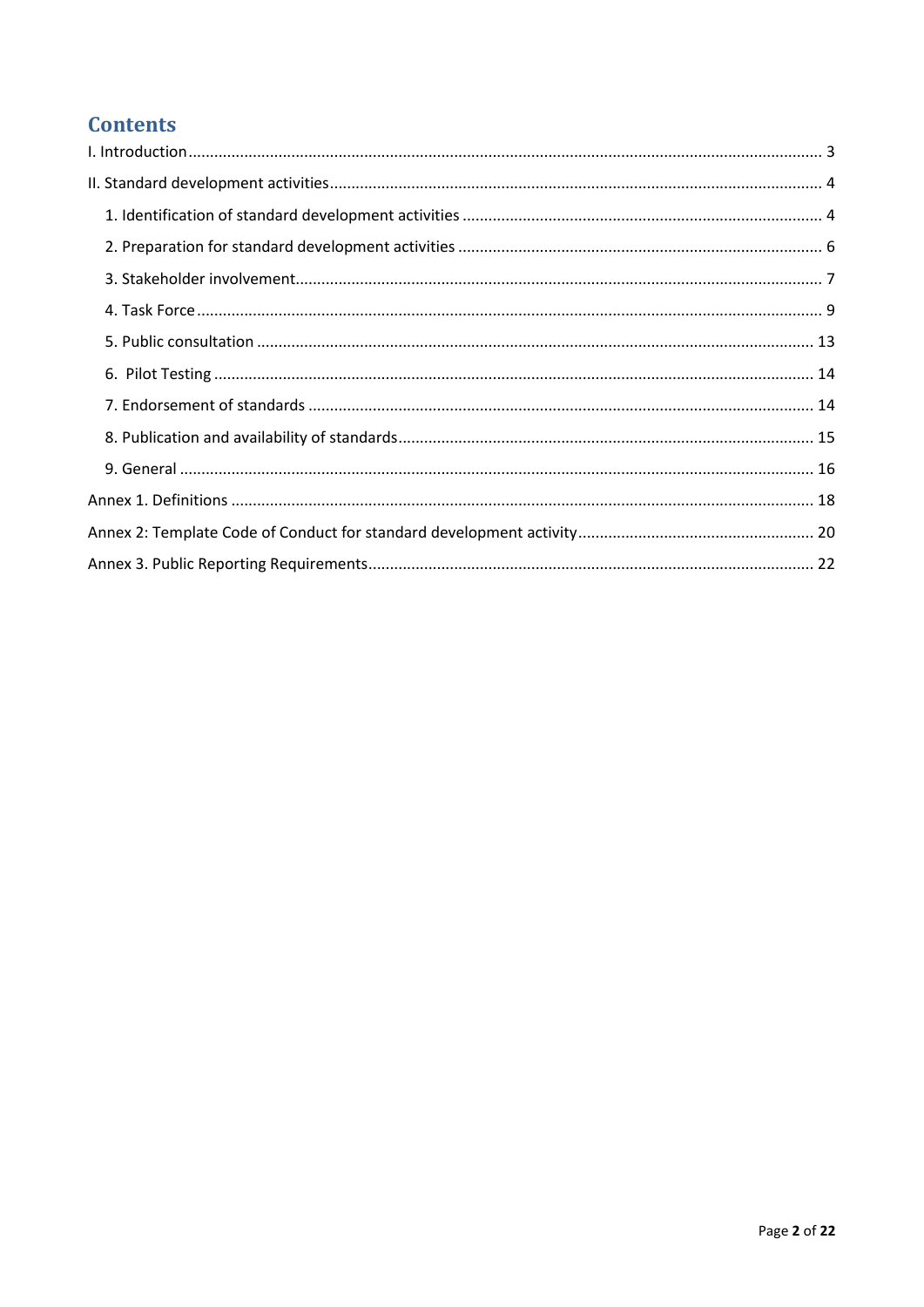# <span id="page-2-0"></span>**I. Introduction**

Customers in the western world set high standards for retailing companies and their products. They do not only demand for an outstanding product quality and an excellent value for money, but increasingly also request a compliance with social and environmental standards in the production process. If customers are doubtful about the social and environmental acceptability they will choose a different product.

With numerous international campaigns, customers and NGOs increase the pressure on companies by publishing violations of human rights and minimum social and environmental standards. The increased world trade has the effect that an organization or company is capable of both, affecting and being affected by a wide range of different stakeholders. For reasons of competitiveness it is evermore essential responding to the increasing demands in social and environmental performance. The concept of social and environmental responsibility has economic effects for the company and its competitiveness.

Companies interested in proving that they and their suppliers are honoring social accountability standards have the possibility to have that fact certified with the ISES 2020 (International Social and Environmental Standard) and through an auditing process.

The aim of this guidance document is to serve as a manual to those companies who want to establish a system of corporate social responsibility by implementing minimum social and environmental standards based on the ISES 2020. This manual intends to serve as a technical guide for the implementation of its eleven requirements, giving precise information on the requirements and showing practical methods to meet them. Using the guidance document in the daily practice enables the company to additionally earn economic benefit from necessary changes and to comply with the ISES 2020 and to meet minimum social and environmental standards in the world-wide production of consumer goods.

#### **Scope of standard development activities**

The term 'ISES Standards' (here referred to as 'Standards') refers to:

- 1. Documents describing the ISES Principles and Criteria (P&C), or related documents, such as all standard documents developed to help implement the ISES P&C.
- 2. Documents describing the ISES supply chain certification standard, or related documents;

For the purpose of this document both ISES standards setting and standards review activities shall together be referred to as 'standard development activities'.

The purpose of this document is to set out the procedures and describe the process by which the ISES standards are set and reviewed.

A standing committee is charged with the oversight of the ISES Standard & Certifications Standing Committee (S&C SC) who is responsible for the standard development activities.

For the purposes of this document the standing committee is here referred to as 'standing committee (SC)'.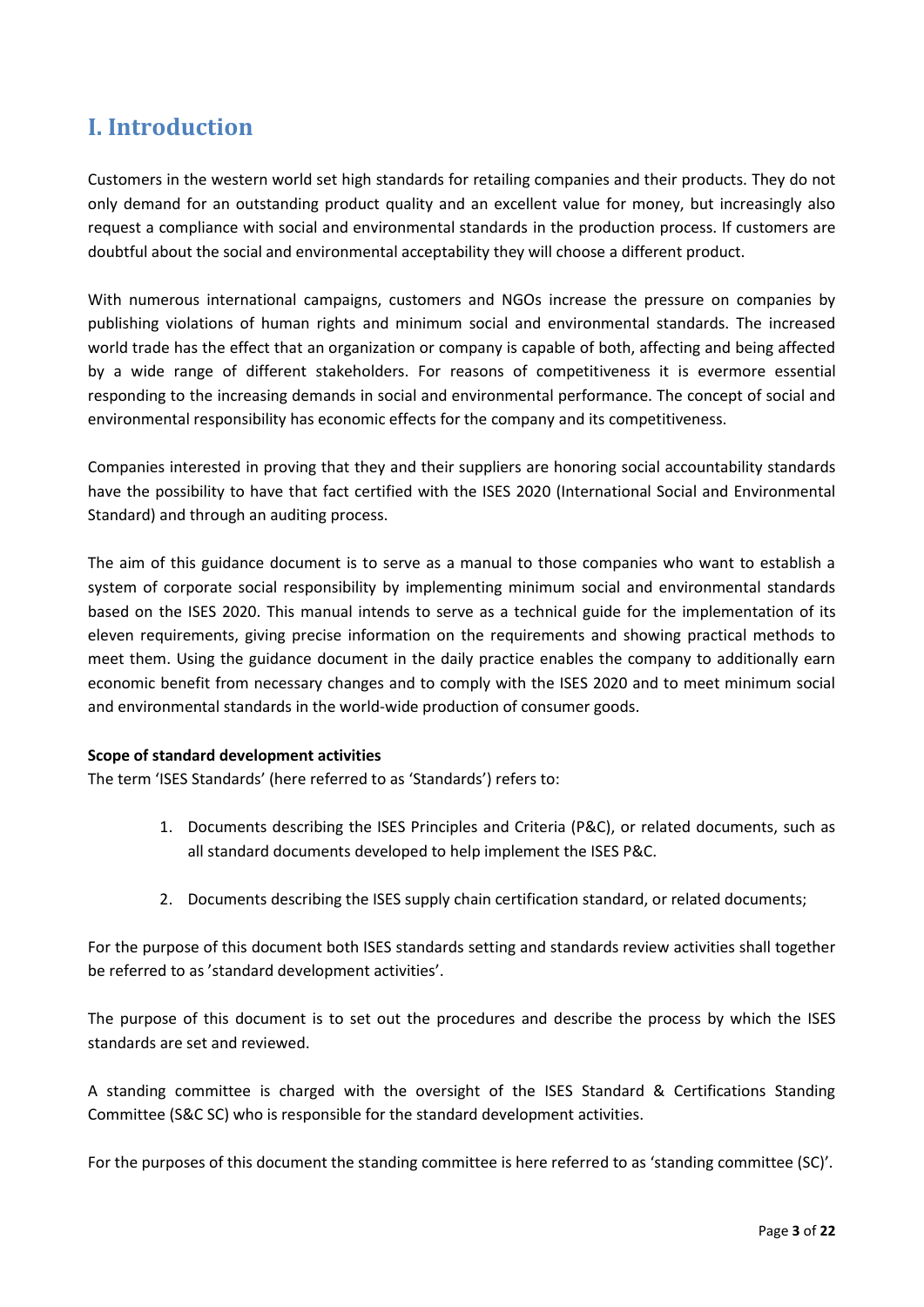# <span id="page-3-0"></span>**II. Standard development activities**

The procedure that is followed by the ISES for standard development activities is set out below; this applies to both developing new standards and revision of existing standards.

# <span id="page-3-1"></span>**1. Identification of standard development activities**

### **1.1 Delegation from the ISES Board (IB) to ISES Standing Committees (SC)**

**1.1.1** It is the responsibility of the ISES Board (IB) to inform the SC of the need for a standard development activity, resulting from:

• Identification of agreed time for existing standard revision (at least every four years for continued relevance and for effectiveness in meeting its stated objectives. If necessary, revise it in a timely manner, in line with the International Standard – Setting requirements);

• Identification of need for change, correction or amendment of the existing standard

• The SC may itself suggest a standard development activity to the IB if they identify a need for change, correction or amendment of the existing standard

**1.1.2** The SC then takes responsibility for executing and supervising the subsequent standard development or standard review and revision activities set out in this document, providing oversight throughout the process to a dedicated task force or working group (TF/WG), until a final draft text of the standard is presented to the IB (see Section 6).

#### **1.2 Review and Revision of existing standards**

**1.2.1** ISES standards are reviewed at least every four years from their publication date, and the planned start date of the subsequent review is made publicly available and included in the standard.

**1.2.2** As part of preparation for standard development activities (Section 2), the existing standard is reviewed for continued relevance and effectiveness in meeting its stated objectives. Continued relevance of the standard is also assessed through results of ongoing monitoring and evaluation activities. The decision on the extent to which revisions to the standard are needed (e.g. minor technical or significant changes to scope) should be based on the results of the review process, which incorporates comments received to date. Results of this review are incorporated into the Terms of Reference (Section 2.1), and a summary report submitted to the IB and made publicly available.

**1.2.3** In case of doubt regarding whether an identified change required to the standard is minor or noncritical, consultation shall take place with the IB. The IB shall make the final decision regarding subsequent actions required.

**1.2.4** For a standard revision activity the SC shall define – through initial standard development activities set out in Section 2 – the level to which it is necessary to conduct stakeholder engagement activities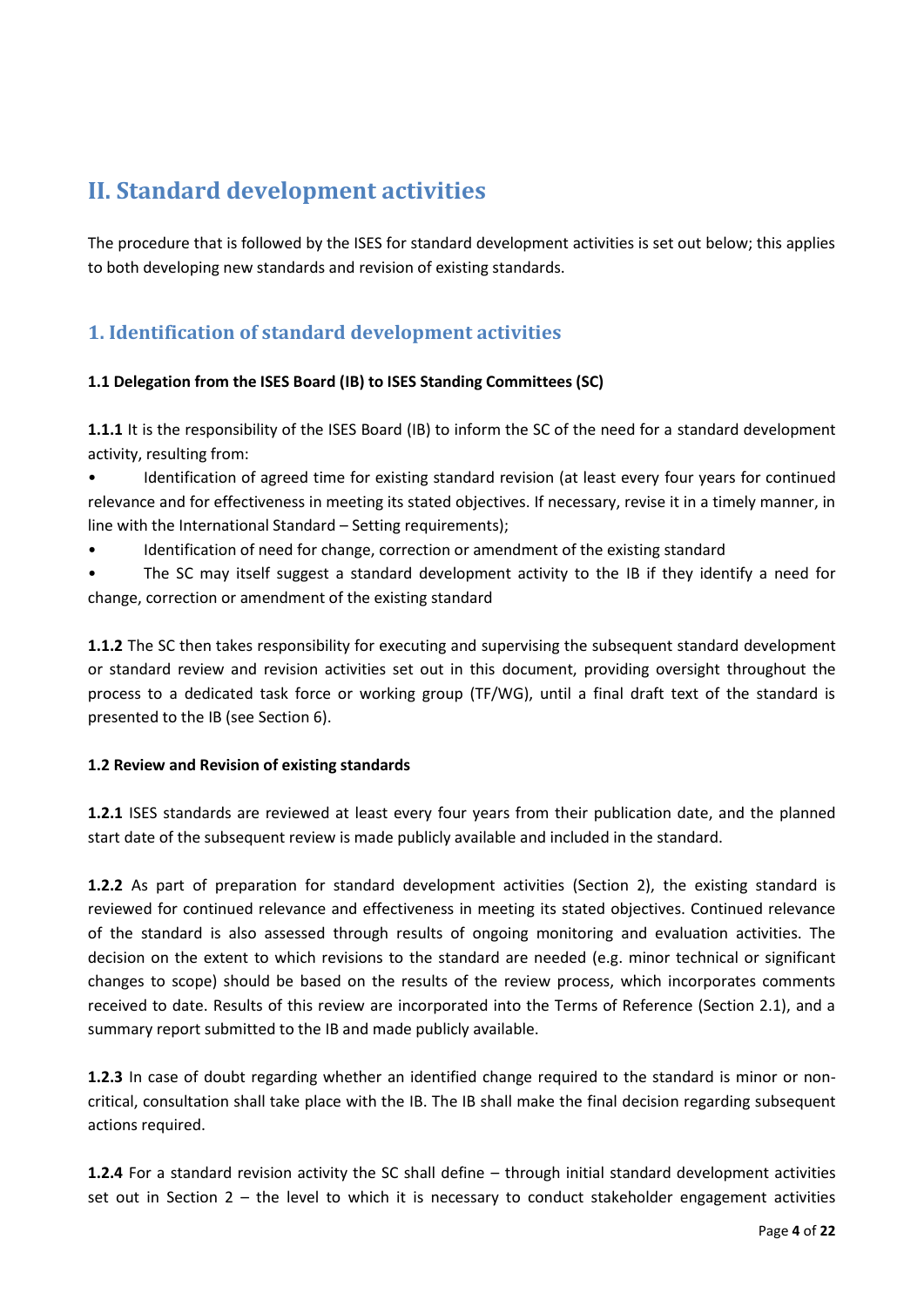(Section 3), whether a Task Force is required (Section 4) and the extent of the public consultation process (Section 5). This shall be decided according to the relative complexity of the changes required, scope of the revision and the end use of the standard. For example, administrative and non-substantial changes to a standard can be made at the discretion of the SC and IB without need of a consultation or formal revision process, however any changes must still be publicly announced.

### **1.3 Composition of the SC**

**1.3.1** As all ISES Standing Committees (SC), the SC consists of members from the IB, or their respective alternates, and ISES members and strives for balanced representation of all membership categories. The IB, at its sole discretion, may propose changes to the composition of the Standing Committee to better serve the ISES or for specific standard development activities. Lack of positive involvement over a continuous period of 12 months will suggest withdrawal from the SC irrespective of notification or otherwise. The SC shall decide leadership and functionaries from among its members. The SC, at its best, may invite experts on terms and conditions it prefers, but such experts cannot assume leadership of the SC nor have a vote in decision-making. ISES Secretariat shall provide facilitation resources to all SCs.

#### **1.4 SC Terms of Reference**

**1.4.1** The SC is responsible for the following:

1. Define sustainable exports through stakeholder expertise and research.

2. Develop principles and criteria (P&C) that singly and in aggregate reflect the definition of the standard.

3. Construct verifiable indicators for the various criteria.

4. Adapt the criteria and indicators for the various socio-environmental conditions under which natural stone is exported without compromising criteria and definitions.

5. Provide support to ISES Secretariat to organise a credible mechanism for scrutinising and recording the data of ISES defined for natural stones in the various environments, including, where deemed necessary, through engagement with government.

6. Provide support to ISES Secretariat to strengthen capacity to support monitoring.

7. Develop and provide various options for downstream industrial activities, including the trading for different markets without diluting the credibility of ISES certified products.

8. Incorporate parameters into existing specifications for trade.

9. Engage expertise to set up a platform & system to track movement of physical products and trade.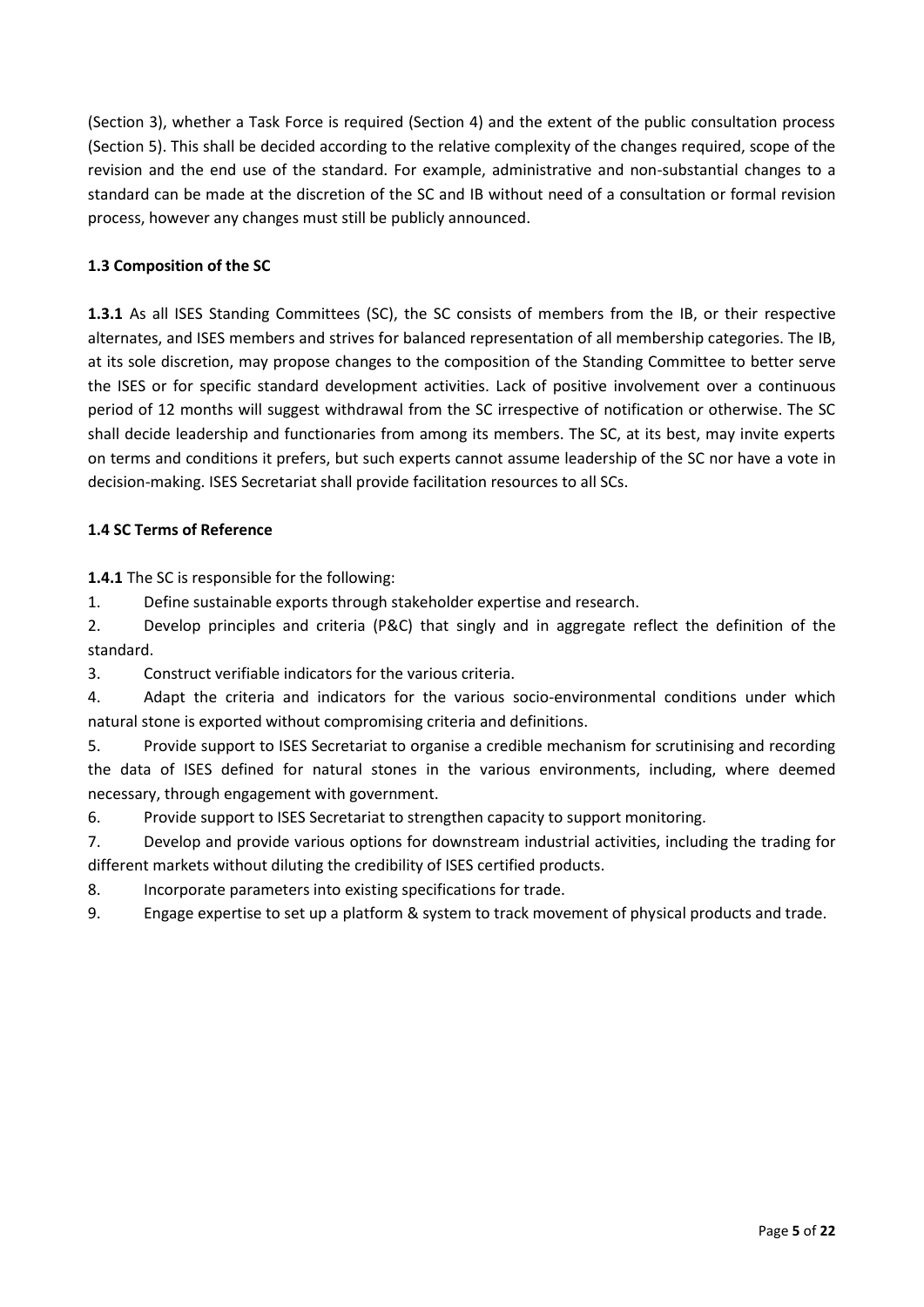# <span id="page-5-0"></span>**2. Preparation for standard development activities**

#### **2.1 Terms of Reference**

Before starting any new standard development activity, the ISES SC shall – through research and consultation with the ISES Secretariat and stakeholders – develop or update Terms of Reference (TORs) for the Task Force or Working Group (TF/WG) appropriate to the scale of the activity, which shall include the following elements:

**2.1.1** Background introduction and needs justification for the standard development activity, including an assessment of whether the proposed standard development activity will meet the need identified. This shall include a review of which other ISES standards exist or are being developed and of any potential overlap with the standard involved in the proposal. An assessment of how broadly the final standard is intended to be applied shall also be included.

**2.1.2** Clear scope of the standard and its intended coverage (geographical and scale of operation).

**2.1.3** Clear social, environmental and economic outcomes that the standard seeks to achieve and how those are linked to the ISES's intended change.

**2.1.4** An assessment of the risks in implementing the standard, and how to mitigate for these risks. This shall include identification of factors that could have a negative impact on the ability of the standard to achieve its objectives, unintended consequences that could arise from its implementation, and possible corrective actions that could be taken to address these potential risks.

#### **2.2 Work programme and reporting requirements**

**2.2.1** The SC shall oversee elaboration of a work programme for every standard development activity. This shall be made publicly available on the appropriate section of the ISES website, and be updated at least every six months (or more regularly if there are significant changes to the work programme) until the point the standard is adopted.

**2.2.2** The work programme shall contain:

- The ISES contact point for the standard development activity;
- Details of the standard activity (e.g. preparation, amendment, revision);

• A brief description of the scope of the standard, including objectives and justification (as given in the TORs, see Section 2.1);

• Proposed timeline for the standard development activity (e.g. process of stakeholder consultation(s), details of when the task force meetings and public consultation meetings shall be held).

**2.2.3** The SC shall keep the ISES Board (IB) well informed of progress made throughout the standard development activity.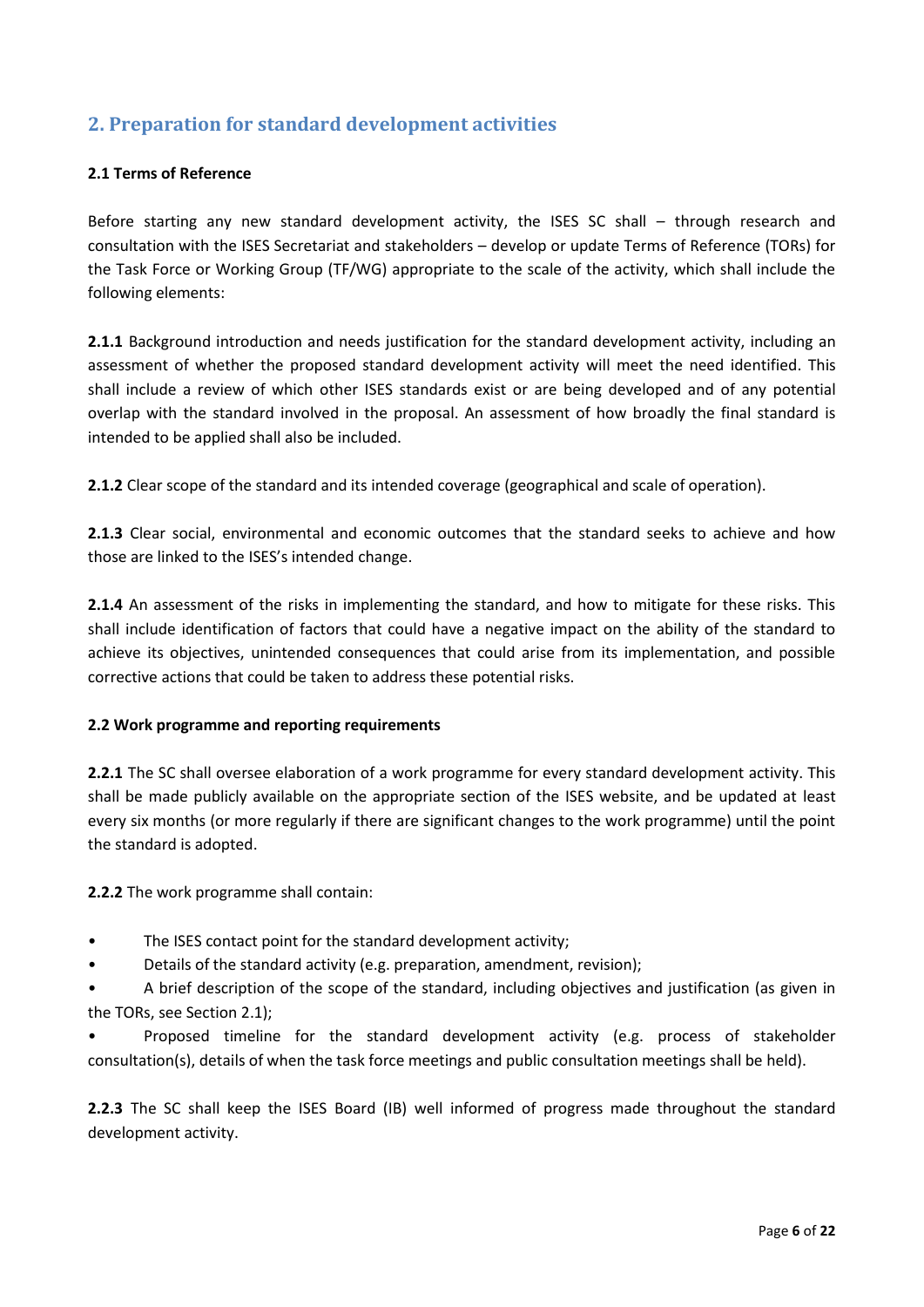**2.2.4** At the end of the standard development activity, the SC shall ensure that all parts of the public reporting requirements have been completed – including all associated documents – and that this information has also been submitted to the ISES Secretariat; See Annex 3. It is however recommended that these public reporting requirements are followed and updated throughout the standard development activity as information becomes available.

#### **2.3 Development of a new or revised standard document**

**2.3.1** The development of the standard drafts shall take into account: For the first draft:

• A review of other relevant commodity standards, to identify any major gaps in the coverage of the standard under development;

• A review of the relevant outputs of ISES working groups and task forces, where those outputs need to be incorporated into the standard;

For existing standards: Incorporation of comments received regarding the Standard since it was last approved (see Section 1.2).

• A compilation of stakeholder comments submitted during the public consultation period(s) (see Section 5).

### <span id="page-6-0"></span>**3. Stakeholder involvement**

#### **3.1 Balance of interests**

**3.1.1** The ISES shall ensure, through stakeholder mapping and consultation as set out in Sections 3.2 - 3.4 below, that participation in the standard development activity is open to all stakeholders, and that participation and decision-making reflects a balance of interests among stakeholders in the applicable standard topic and geographical scope.

**3.1.2** Constraints on affected disadvantaged stakeholder groups to participate effectively in the standard development activity shall be taken into account, and ISES shall develop a plan of action for how this can most effectively be addressed within budget and time constraints, on a scale relevant to the scope of the activity.

**3.1.3** A final report summarising how stakeholder involvement requirements were implemented shall be published on the ISES website (see Annex 3).

#### **3.2 Stakeholder mapping**

**3.2.1** The ISES Secretariat shall – through research and consultation with ISES Secretariat and stakeholders – either carry out a stakeholder mapping exercise for development of new standards, or update existing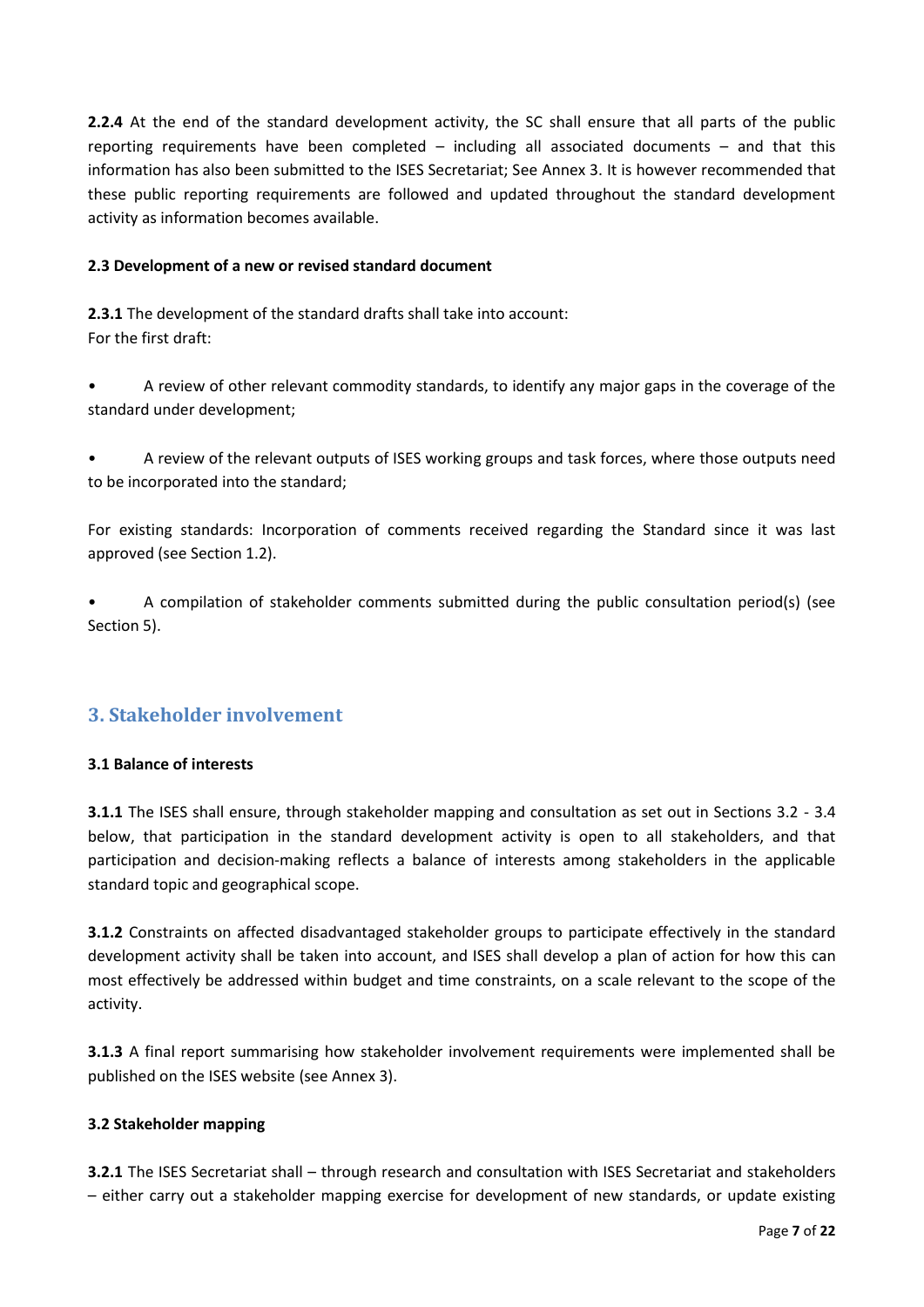stakeholder mapping exercises where standards are being reviewed. The purpose of this exercise is to identify major interest membership categories, key affected parties, and disadvantaged stakeholders based on the identified objectives of the standard. The mapping exercise shall include identification of which interest membership categories are relevant and why, and the likely key issues arising for each interest membership category in relation to the standard.

**3.2.2** For each membership category, the key stakeholders shall be identified, as well as the most appropriate means of communication to reach them. National stakeholder contacts shall be asked to provide information and contact details about regional stakeholders contacts as appropriate.

**3.2.3** Each stakeholder is either materially affected by the activities of the relevant ISES Standard or has sufficient expertise in the subject, and the SC shall ensure that materially affected stakeholders make up a meaningful section of the subsequent public consultation process. Relevant stakeholders generally include all categories of ISES members (miners, processors & traders, retailers, financial institutions, social and environmental NGOs), governments, workers' unions, international organizations, researchers and academic bodies, civil societies, indigenous & local communities, other sustainability roundtables, certification and accreditation bodies.

**3.2.4** The results of the stakeholder mapping exercise shall be used to provide a database of stakeholders for engagement in the subsequent standard development activity. This shall also be used as a reference throughout the standard development process to ensure that a balance of these identified stakeholders continues to be involved and their positions are taken into account. The SC shall consider using the stakeholder database to maintain records of communications and contributions during the consultation process.

#### **3.3 Ensuring stakeholder inclusion in standards development activities**

**3.3.1** Based on information from the mapping exercise, the SC shall set stakeholder participation goals for each standard development activity. These goals shall identify clear participation targets and success criteria for each stakeholder group. The SC shall review progress towards meeting these objectives during and at the end of the standard development process.

**3.3.2** The SC shall ensure that key stakeholders (or representatives as appropriate) identified during the stakeholder mapping process are proactively approached to contribute to the public consultation process.

**3.3.3** The SC shall actively promote task force (TF) or working group (WG) members as representatives of their stakeholder interest group during the public consultation process, and ensure that details of how they can be contacted by stakeholders are publicly available (e.g. on the relevant section of the ISES website).

#### **3.4 Taking comments into account**

**3.4.1** The SC shall have systems in place to ensure that the task force takes all comments received during the public consultation periods (and for existing standards, comments received since the publication date)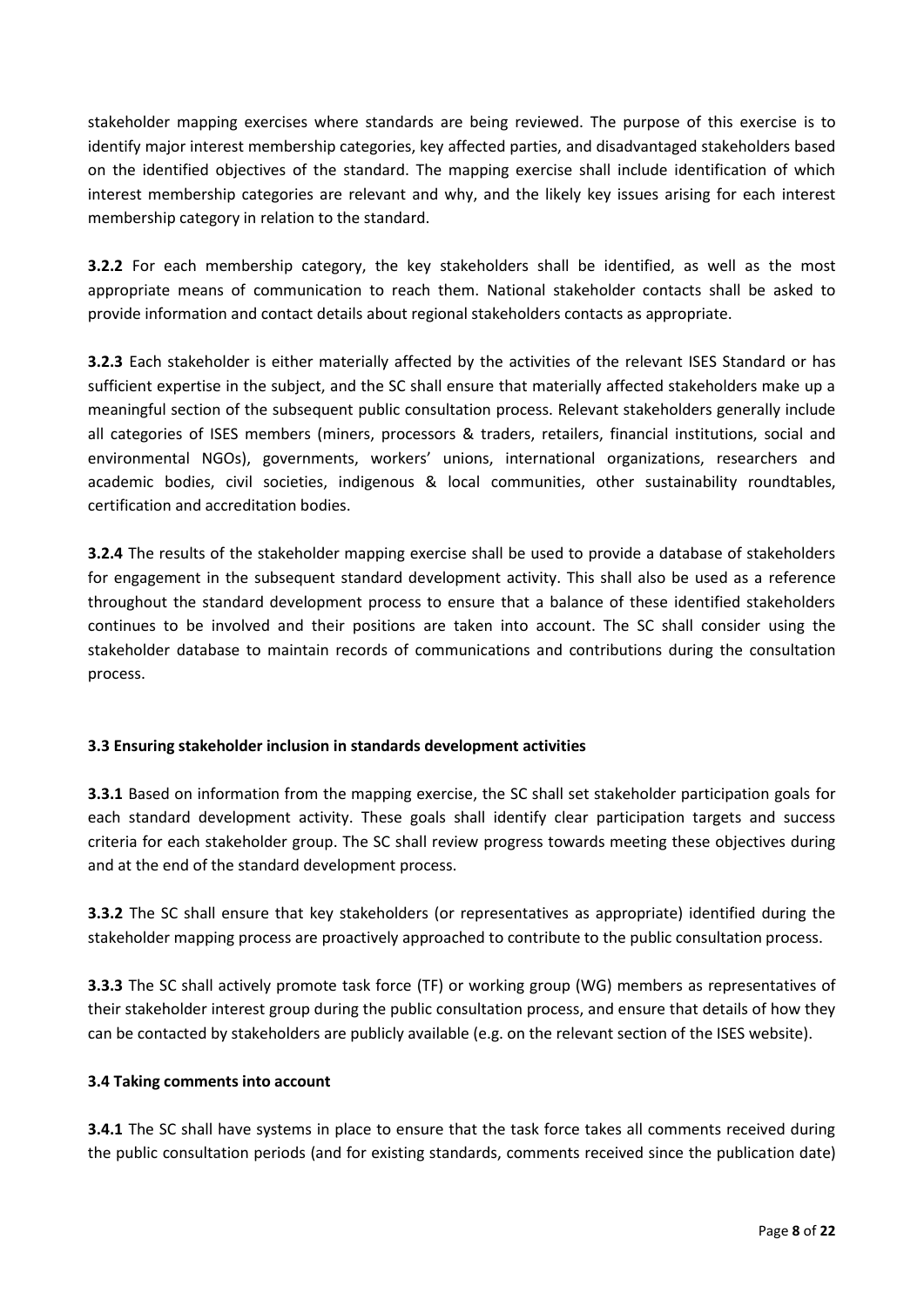into account. This shall ensure that different types of inputs received are weighted equally (e.g. written comments, teleconferences, workshops etc.).

**3.4.2** The TF shall compile comments received according to the issues raised, or according to the relevant criterion/indicator. A written synopsis shall be documented and published summarising how each of the comments (or groups of comments) has been addressed in the standard development process, including a brief justification if a comment has not been incorporated.

**3.4.3** When making the synopsis publicly available, ISES shall consider whether the full text of original comments can be published, or whether the text may be summarised if it is of a nature personal to individuals or any stakeholders.

### <span id="page-8-0"></span>**4. Task Force**

#### **4.1 Establishment of a Task Force (TF)**

**4.1.1** Where identified as needed for a standard development activity (see Section 1.2.4), the SC shall establish a TF to undertake the detailed standard development and decision-making activities through TF meetings, resulting in recommendations to the IB. In some cases, an existing ISES working group (WG) may be tasked with a particular standard setting activity, in which case they shall also follow the procedures as set out in this document and the rules for the TF.

**4.1.2** The SC shall keep the IB updated with key information and progress of the TF throughout the standard development activity, and the IB can at any time request further information from the SC.

**4.1.3** Each stakeholder interest group (as identified by the SC, see Section 4.2) shall nominate their chosen representative(s) and put this forward to the SC. The representative shall join the TF on behalf of their stakeholder interest group. The representative shall also decide to nominate a deputy ('alternate') – see Section 4.6. The members of the TF shall function as defined in the TOR for the TF establishment.

**4.1.4** At least one representative of each stakeholder interest category must be an ISES member, unless an exception is approved by the SC.

**4.1.5** To avoid conflict of interest and due to the escalated alternative decision-making mechanism as outlined in section 4.4, SC members may not sit on the TF.

#### **4.2 Role of Task Force (TF) Members**

**4.2.1** The main purpose of the TF shall be to represent a balance of relevant stakeholders at TF meetings. All ISES membership categories shall be represented and the SC may decide on additional stakeholder categories to be included according to the standard development activity, in accordance with the stakeholder mapping exercise (see Section 3.1). So far seven ISES membership categories have been identified: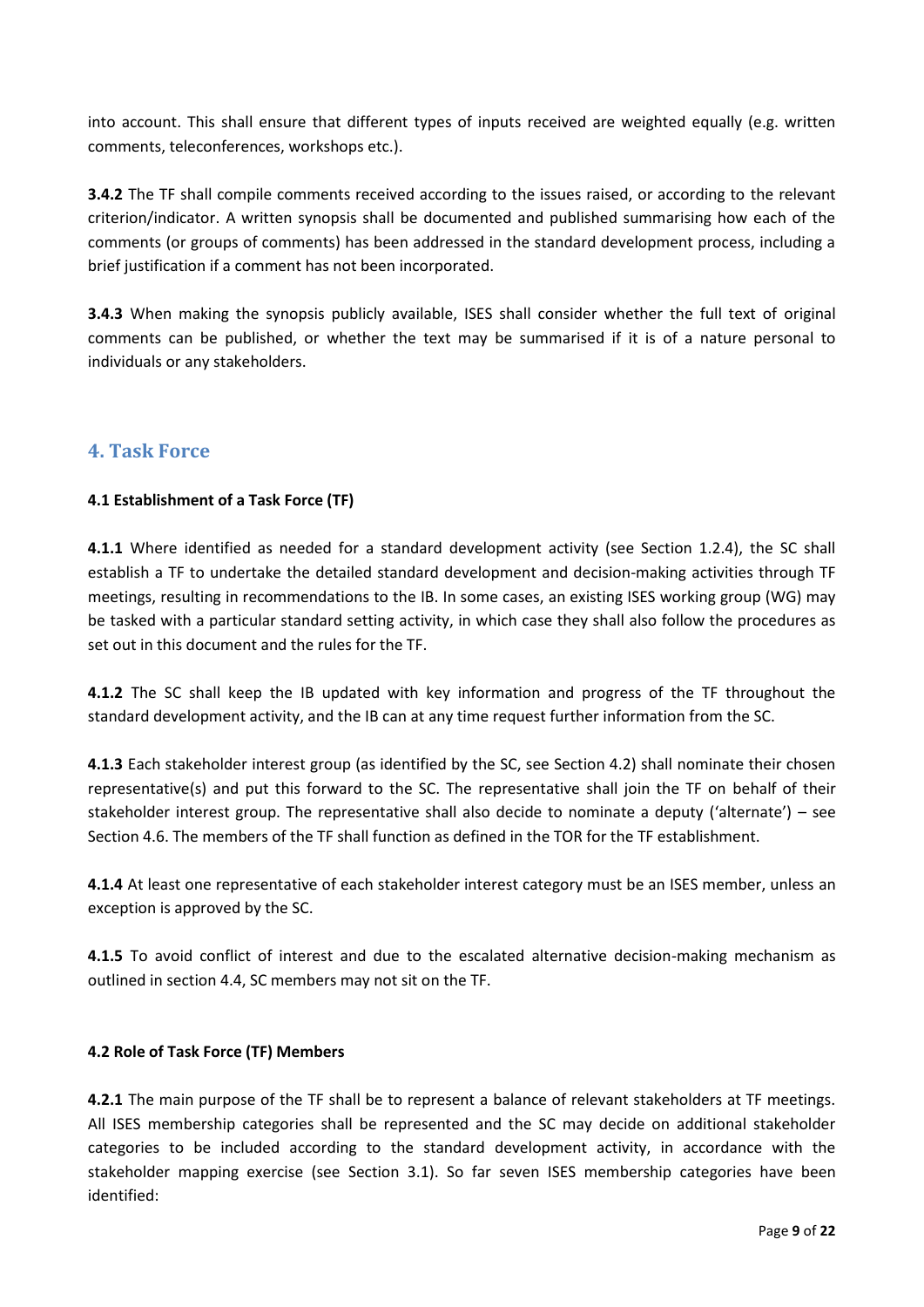• *Miners* – including entrepreneurs and higher management representation for both larger mines and smallholder groups and associations.

• *Processors and traders* - including representation for processors and traders / exporters.

• *Banks and investors* – including representation for banks, investors and financial institutions.

• *Environmental interests* – including representation for people affected by the natural stone and elected representatives of communities impacted by the natural stone supply chain, national and international NGOs and conservation practitioners.

• *Social interests* – including representation for people affected by the natural stone and elected representatives of communities impacted by the natural stone supply chain, or NGOs representing them.

- *Retailers*  including retail companies and supermarkets.
- *Consumer goods manufacturers*  including consumer goods manufacturers.

All these representatives must do the respective practical work needed for their category (or must have a long history in having done this). In addition, academics and researchers from the respective field can be selected.

**4.2.2** A membership category may request support from the ISES Secretariat for the selection of nominees. Where agreement on nominations cannot be reached, it is at the discretion of the SC to finalise nominations.

**4.2.3** The SC shall ensure that the TF provides representation for different affected countries or regions as appropriate.

**4.2.4** Additionally, topic experts may be invited to inform the TF on critical issues, such as HCV, labour, health and safety, chemicals, value chain, etc. Topic experts shall not represent any particular membership category and shall not participate in any decision making.

#### **4.3 Task Force (TF) Meetings**

**4.3.1** The TF shall convene for at least two physical meetings, unless otherwise justified by the SC. It is recommended that each of these meetings is held subsequent to each public consultation period.

**4.3.2** The purpose of the TF meetings is to strive for consensus on the content of the standard under development, among stakeholders.

**4.3.3** For the TF meetings, the SC shall decide on whether it is most appropriate for these to be guided by an external facilitator, or chaired by the ISES Secretariat or other appropriate person(s). The SC shall ensure that the chosen facilitator(s) have no conflict of interest in the standard development activity. The role of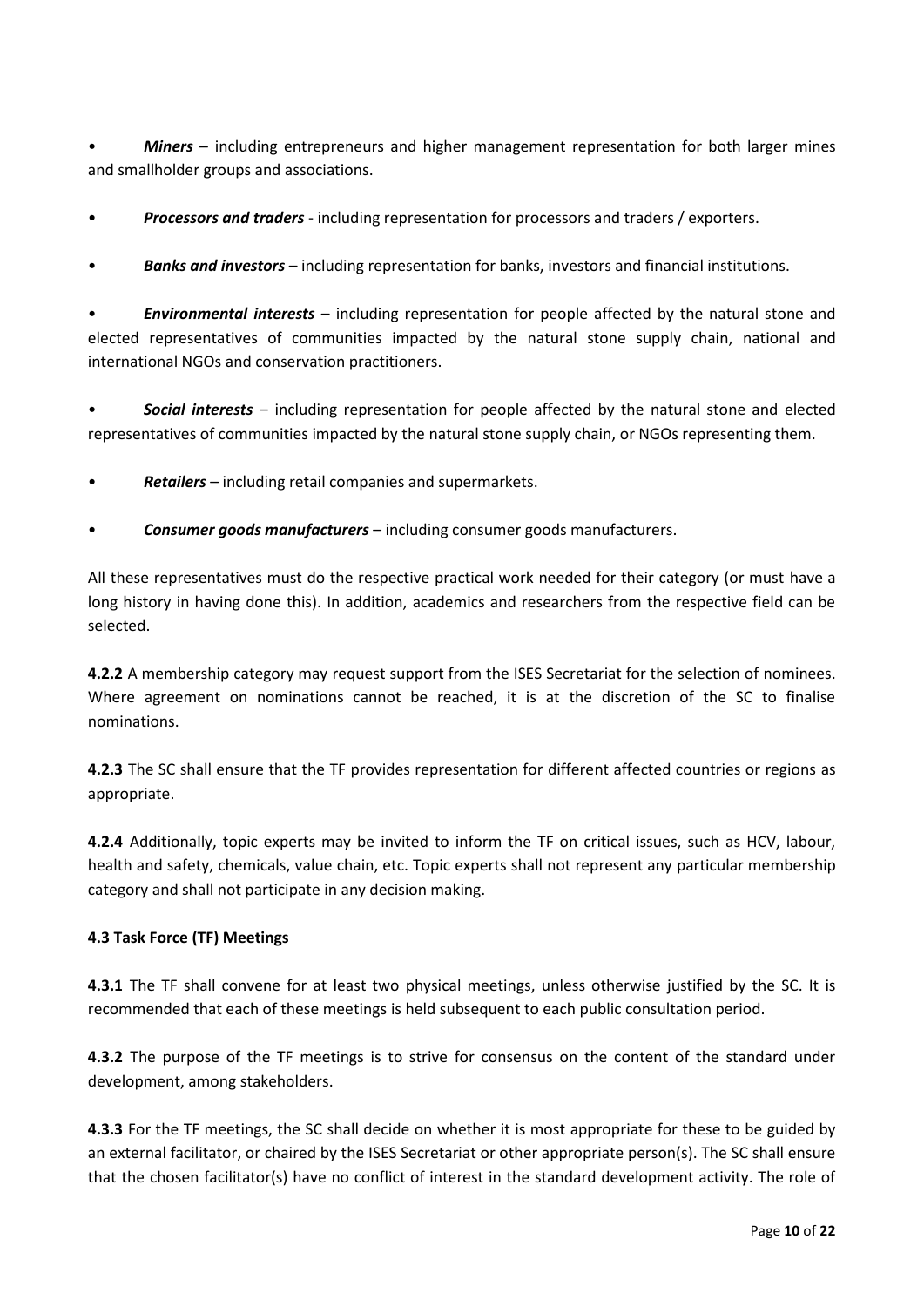the facilitators or chairpersons is to ensure that all TF meetings focus on the objectives as defined in the TOR, and ensure that they are being duly conducted in accordance with the requirements of this document (and any other relevant documents).

#### **4.4 Decision making**

**4.4.1** The TF shall aim to make decisions by consensus.

**4.4.2** If consensus is not possible for any specific issue or criteria and this results in a deadlock, i.e. whereby opposing parties come to a point of fundamental disagreement on a significant topic and no further step can be made because it could lead to a standstill or stalemate of the entire process, the TF shall refer the matter to the SC, who shall seek to resolve the issue in question by consensus.

**4.4.3** Should the SC not be able to resolve the matter and also result in deadlock, they shall defer it to the IB, who in turn, shall aim to resolve it by consensus.

**4.4.4** Should the IB not be able to resolve the matter and also result in deadlock, it shall be brought to the General Assembly, where decision shall be made by the members through simple majority, as per ISES Statutes.

**4.4.5** Where a decision goes through this escalated decision-making process, the previous language and understanding applies until such time as a new decision is reached.

**4.4**.**6** Deadlock on an issue shall not prevent continuation of the standard development process and the TF shall continue according to the work plan on all other issues not directly affected by the matter causing the deadlock. The SC may consider issuing specific instructions for the continuation of the work.

**4.4.7** ISES shall make public the final decisions on the content of the standard, as well as a summary of deliberations in arriving at the decisions made.

#### **4.5 TF member responsibility and conduct**

**4.5.1** The ISES Secretariat shall ensure that each TF member has:

- Signed the Code of Conduct (CoC) for standard development activity (see Template in Annex 2);
- Received the TORs and work programme for the standard development activity (Section 2);
- Received the ISES document for Standards Setting and Review (this document).

**4.5.2** Additional requirements can be made to the template Code of Conduct (CoC) by the SC as appropriate, but the minimum requirements as set out in Annex 2 shall be included.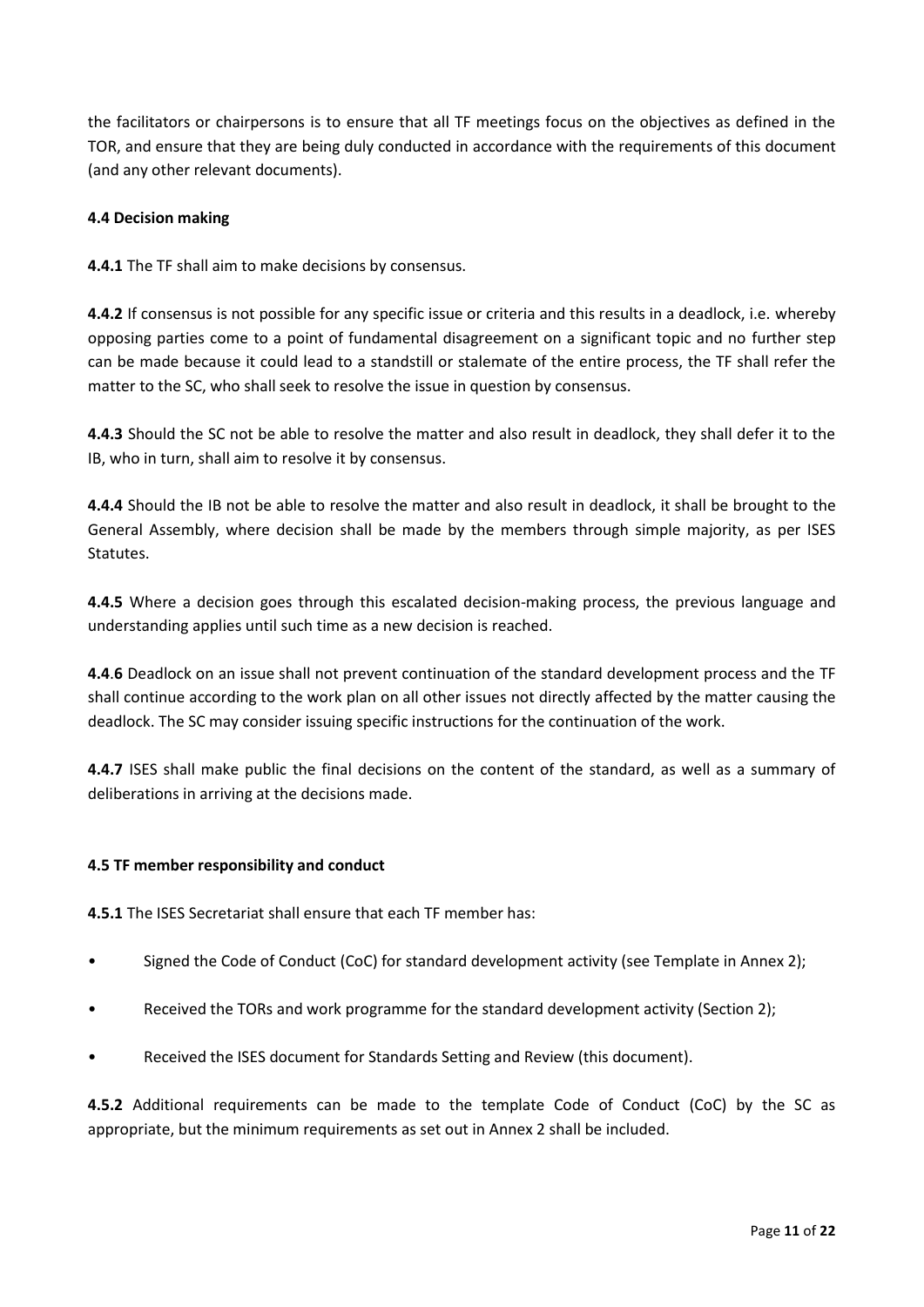**4.5.3** Substantive members commit to attend all TF meetings unless prevented to do so by force majeure<sup>1</sup>. Should a member be unable to participate, he/she should be replaced by their nominated alternate in that meeting, whom they shall brief on developments so far.

**4.5.4** Substantives commit to fully engaging in the entire process through active participation during the TF meetings, any activities they agree to conduct in between meetings, briefing of the alternates in their membership category, engagement with their SC and IB representatives and outreach to the stakeholders in their membership category.

**4.5.5** Lack of active participation over a continuous period of 12 months or missing two – three consecutive meetings without being substituted by the alternate will result in removal from the TF irrespective of notification or otherwise.

#### **4.6 Alternates**

 $\overline{\phantom{a}}$ 

**4.6.1**. If a TF member is unable to be present at a TF meeting, a named alternate may represent the substantive member on the following conditions:

• A single alternate member may represent multiple substantive members only where the substantive members represent the same membership category;

• Where alternate members are present with substantive members at a physical meeting, alternate members are not allowed to actively participate and shall take on the role of observers. However, alternates can be asked or given permission by the facilitator or the chair of TF to contribute, when appropriate.

• Switching between substantive and alternate members within a physical meeting can only take place after a verbal statement made from the substantive and only in the case of force majeure<sup>2</sup>, and formal approval from the facilitator or the chair of TF during the meeting.

• Where alternate members are representing substantive members, their roles are as described in Section 4.5.

The substantive member being replaced by the alternate has the responsibility to brief the alternate on the debate so far and current discussion points to assure smooth continuation of the discussions.

**4.6.2** The TF member shall inform the SC of the alternate representative as soon as possible ahead of the first meeting. It is recommended that each membership category nominates a number of alternates corresponding to the number of substantives (i.e. as many alternates as there are substantives) prior to the first meeting, who are kept well briefed on proceedings should the need arise for them to step in.

<sup>&</sup>lt;sup>1</sup> Force majeure refers to any situation which could not have been avoided even with due care and planning by the TF participant (i.e. was outside of the control of the TF participant). Examples include natural disaster, family illness.

 $^2$  Force majeure refers to any situation which could not have been avoided even with due care and planning by the TF participant (i.e. was outside of the control of the TF participant). Examples include natural disaster, family illness.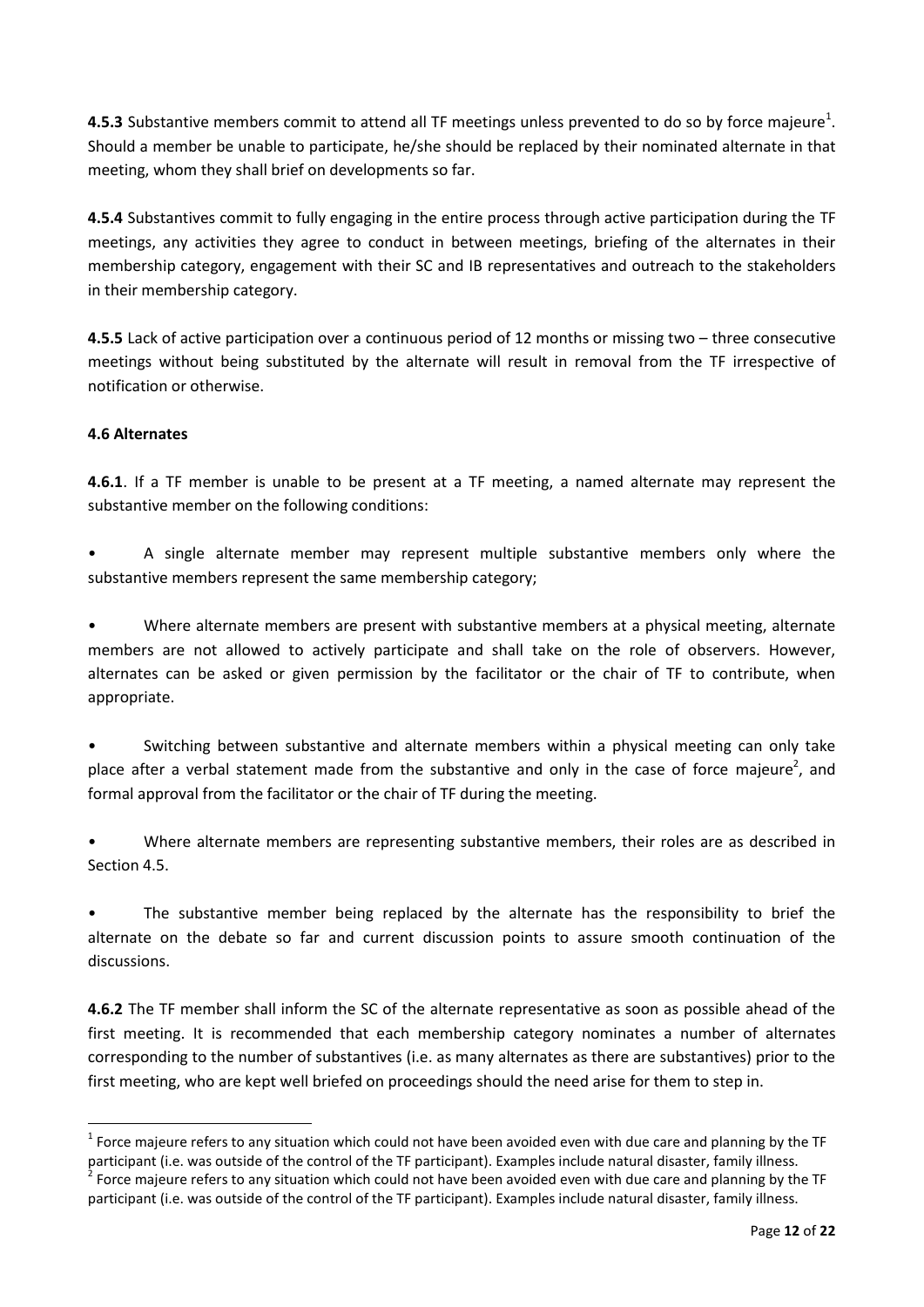#### **4.7 Observers and technical experts**

**4.7.1** Observers and technical experts may attend task force meetings following approval by ISES Secretariat and facilitators. At no time, observers or technical experts have a decision-making power or vote.

#### **4.8 Financial support and capacity building**

**4.8.1** TF members are requested by the ISES to cover their own expenses in attending the physical meetings if possible. ISES recognises that this will not be possible for all members (e.g. smallholders and disadvantaged stakeholders), and therefore members can apply to ISES for reimbursement for reasonable travel, accommodation and subsistence costs incurred whilst participating in physical meetings. ISES has a policy of not paying fees for time spent participating in the TF or expenses incurred during consultation, email and telephone discussions.

**4.8.2** ISES strives to ensure all stakeholders can participate meaningfully and as such the ISES Secretariat shall facilitate their participation in terms of specific briefings or support to understand documents and processes through additional capacity building if needed.

### <span id="page-12-0"></span>**5. Public consultation**

Public consultation period is the time during which stakeholders outside of the TF have the opportunity to study and comment on the draft document.

#### **5.1 Public consultation periods**

**5.1.1** Each standard development activity shall include:

• For new standards: at least two rounds of public consultation (allowing submission of comments by stakeholders), with the first one of at least 60 days and the second one of at least 30 days.

• For standard revisions: at least one round of public consultation (allowing submission of comments by stakeholders) of at least 60 days.

• Where substantive, unresolved issues persist after the consultation round(s), or where insufficient feedback was received, additional rounds of consultation shall be carried out as necessary.

**5.1.2** The consultation phases shall be used to present new drafts of the standard, as developed by the TF, to the public for comment.

**5.1.3** The consultation process is open to all stakeholders and aims to achieve a balance of interests in the subject matter and in the geographical area and scale of operation to which the standard applies.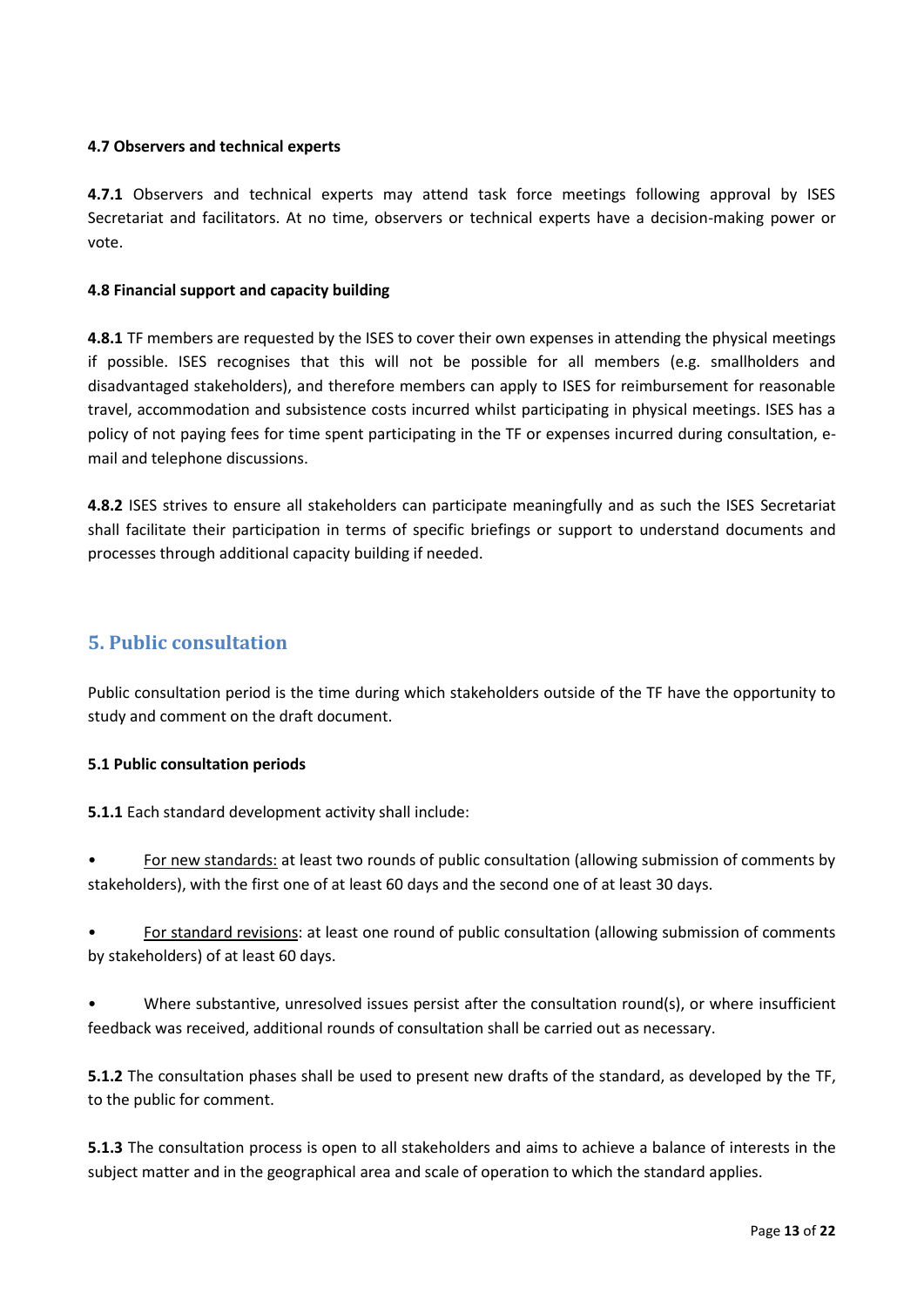**5.1.4** Stakeholder groups that are not adequately represented are identified and being proactively consulted for their contributions to the process, using methods tailored to these stakeholder groups (e.g. physical consultation meetings in their regions)

**5.1.5** The SC shall, if requested, support Task Force members to organise at least one regional public consultation meeting in each relevant region or countries.

**5.1.6** All comments received during consultation are compiled for the consideration by the TF. A written synopsis is given on how each comment has been addressed. Where no follow up action, a written justification is necessary. This is documented and the synopsis is made publicly available and accessible to all parties that submitted comments.

# <span id="page-13-0"></span>**6. Pilot Testing**

**6.1.** As a compulsory practice, the new or revised standard shall be field tested to assess the feasibility and auditability of requirements in the draft standard or any of its new elements or major alterations.

**6.2** The tests can include field trials or mock audits, measurement of impact and evaluation of risk as appropriate.

**6.3** Where feasible, multiple pilot tests should be held to test the new or revised standard in geographical regions which are significantly different from one another.

**6.4** Results of the field test shall determine any edits and changes necessary to the draft standard prior to final endorsement.

# <span id="page-13-1"></span>**7. Endorsement of standards**

#### **7.1 Process for endorsement of standards**

**7.1.1** The ISES Secretariat and SC, with the support of technical experts if needed, shall check that the appropriate requirements of this document have been complied with, and shall submit any relevant recommendations and comments to the IB for consideration.

**7.1.2** The final draft standard as approved by the SC– or optional versions where consensus has not been reached (see 4.4.2-4.4.6) – shall be submitted to the IB for endorsement.

**7.1.3** The ISES IB shall discuss endorsement of the standard as an agenda item at their next upcoming meeting. The Board's decision shall be final.

**7.1.4** Documents supporting the implementation of the ISES P&C require endorsement by the ISES IB only. They do not need to be brought to the General Assembly.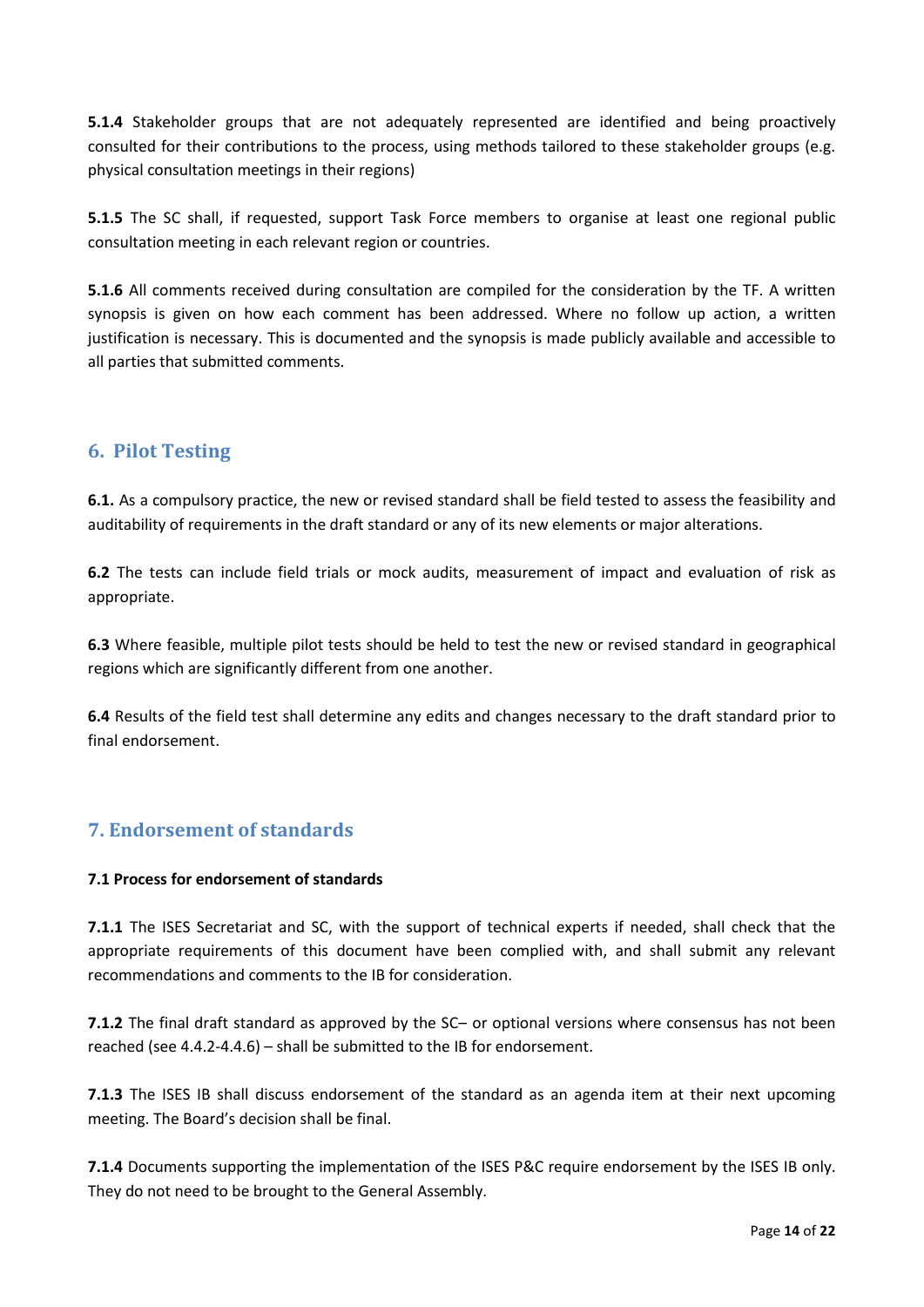#### **7.2 General Assembly voting on ISES Standard**

**7.2.1** Upon endorsement of the IB, the ISES Standard is then voted on at the ISES General Assembly, in accordance with the ISES Statutes – this requires a simple majority of a fixed quorum of ordinary members.

# <span id="page-14-0"></span>**8. Publication and availability of standards**

#### **8.1 Publication and availability of standards**

**8.1.1** The approved final standards shall be published within 2 weeks of approval, and made available for free in electronic format.

**8.1.2** The ISES Secretariat shall inform its stakeholders of the new or revised standard and any applicable transition period, in particular certification bodies and, where feasible, certified enterprises.

**8.1.3** The ISES Secretariat shall inform about implications for other associated documents that are affected by the new or revised standard and indicate timelines for their subsequent adjustments/revisions.

**8.1.4** The corresponding standard draft as agreed by the TF shall be made available during the public consultation phases in the standard development process.

**8.1.5** Hard copies of public summaries, standards and other available materials related to the standard shall be made available on request at as low cost as possible, and covering only reasonable administrative costs. These materials shall be made available for free in electronic format.

**8.1.6** The ISES Secretariat shall provide translations of the final versions of the standard as appropriate for members. Translations of draft versions of the standard should be made available in the languages of key membership countries. The ISES secretariat shall strive to provide translations within three months of the standard being endorsed.

**8.1.7** All translated documents shall include on their cover page the official language of the original standard and reference of where to find this, and note that in the case of inconsistency between versions, reference shall default to the original English version.

#### **8.2 Standards' structure and content**

**8.2.1** The SC shall ensure that the social, environmental and/or economic objectives shall be clearly set out in the introduction to the standard as relevant.

**8.2.2** The SC shall ensure that the final structure of the standard forms a logical framework such that the requirements clearly contribute to the standard's objectives. A statement of intent shall be developed for each principle, providing a link between the respective criteria and indicators. Each principle, criteria and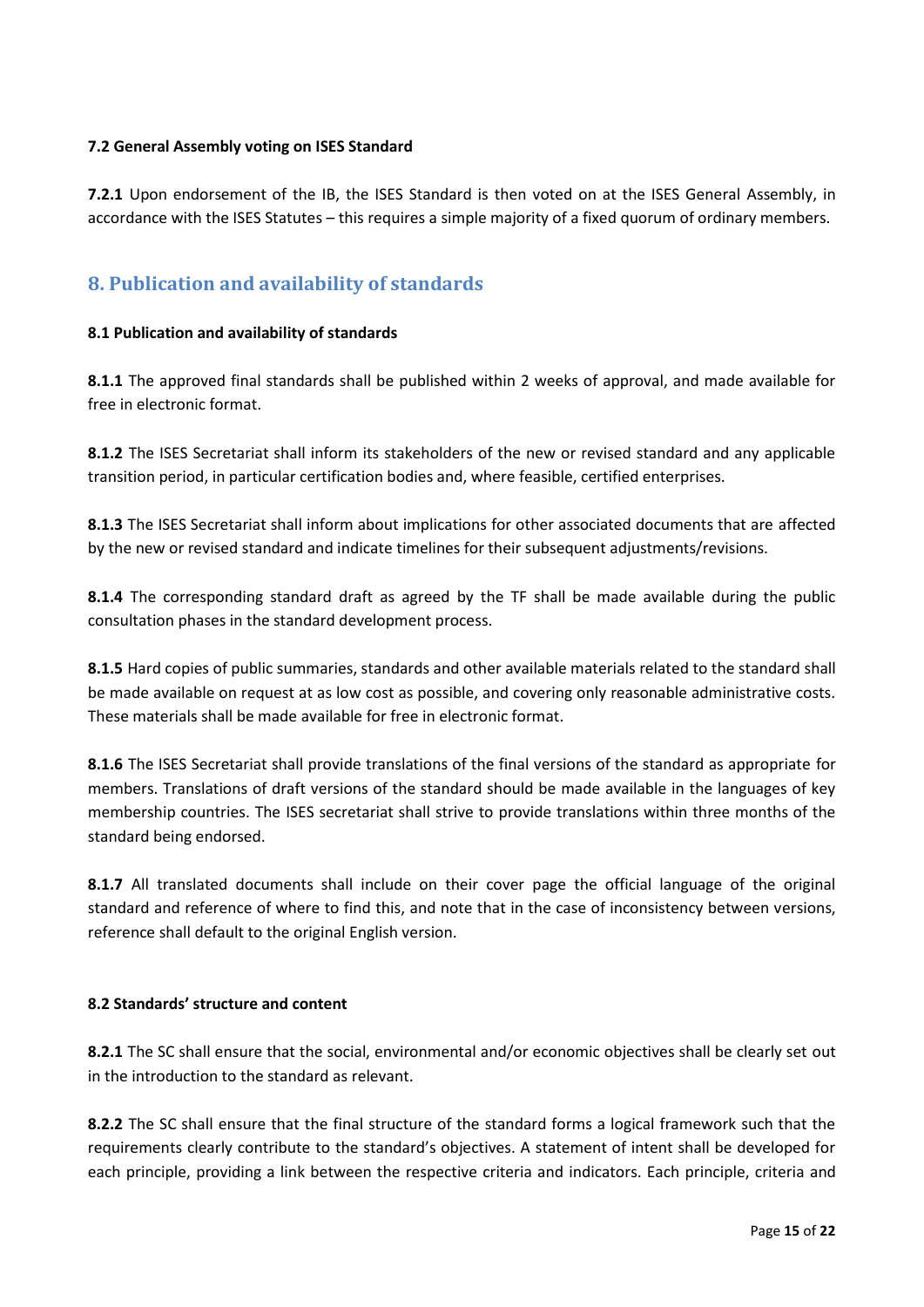indicator shall be clearly numbered and the SC shall check that these terms are being used correctly in the standard as according to the definitions in Annex 1.

**8.2.3** Compliance requirements (major or minor indicator) shall be clearly identified in the introduction and throughout the standard.

**8.2.4** The proposed date for standard revision shall be noted in the standard along with a transition period by which the revised standard shall come into effect.

### <span id="page-15-0"></span>**9. General**

#### **9.1 Record keeping**

**9.1.1** All standards setting and review activities are recorded and documented by the ISES Secretariat.

**9.1.2** To ensure transparency to stakeholders, where possible and appropriate these documents are made publicly available on the relevant section of the ISES website.

**9.1.3** Where not made publicly available on the website, these records are made available to interested stakeholders on request. Stakeholders are made aware of all records available on request through the relevant section of the ISES website.

**9.1.4** The ISES Secretariat shall ensure that documentation of the standard development process, associated policies and procedures, lists of stakeholders contacted and the stakeholders involved at each stage of the process, comments received and a synopsis of how those comments were taken into account, and all draft and final versions of the standard are kept for a minimum of five years.

#### **9.2 Procedural complaints**

**9.2.1** The ISES Complaints System is available with the aim of impartial handling of procedural complaints regarding standard development activities as set out in this document. ISES stakeholders have ready access to this service via the ISES website online or submit directly to email [\(info@igep.org\)](mailto:info@igep.org)

**9.2.2** The ISES Complaints System documents efforts to resolve complaints, and keeps these records for a minimum of 5 years.

**9.2.3** Decisions taken on procedural complaints shall be disclosed at least to the affected parties, and where appropriate a summary shall be made publicly available. The SC shall be informed of any complaints and involved as necessary with follow-up actions.

#### **9.3 Substantive complaints and comments related to the Standard**

**9.3.1** A documented process to receive ongoing substantive complaints, comments and requests for clarification is established and maintained by the ISES Secretariat upon publication of the initial standard.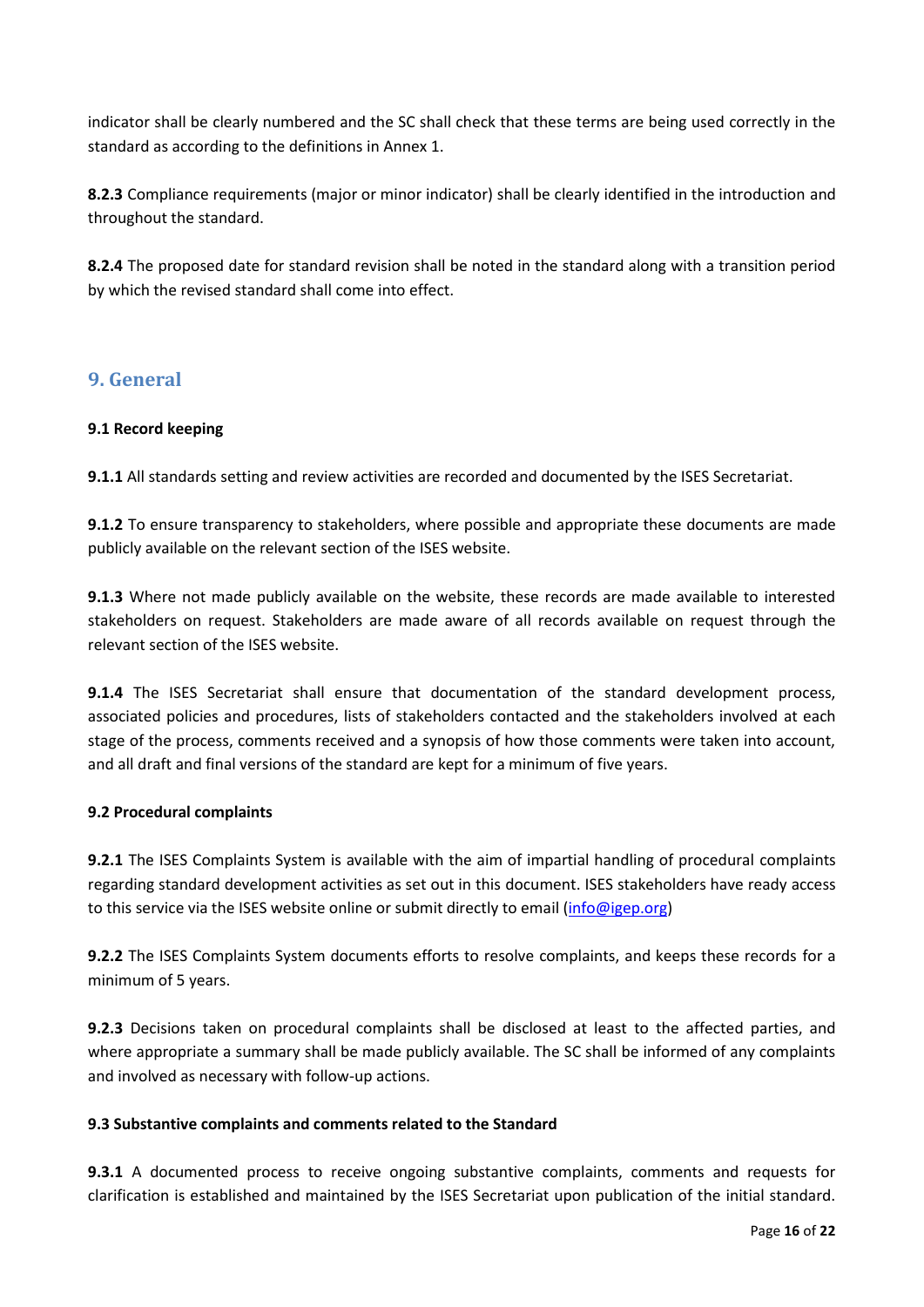The ISES Secretariat is identified as the focal point for standards-related enquiries and for submission of comments, with contact information [\(info@igep.org\)](mailto:info@igep.org). These comments shall be taken into account during the subsequent standard revision process (see Sections 2.3 and 3.4).

#### **9.4 ISES website section for standard development activities**

**9.4.1** An individual website section is used for standard development activities, with sub-sections created for each standard setting activity. This provides all interested stakeholders with clearly identified access to all relevant information and documents (as set out in this document) throughout and after the standard development activity. It is the duty of the ISES to ensure that information on the website is kept up to date.

**9.4.2** During any standard development activities, the ISES website shall actively be used to alert stakeholders to this (e.g. through promotion on the front page), and direct stakeholders to the appropriate place on the website where more information can be found.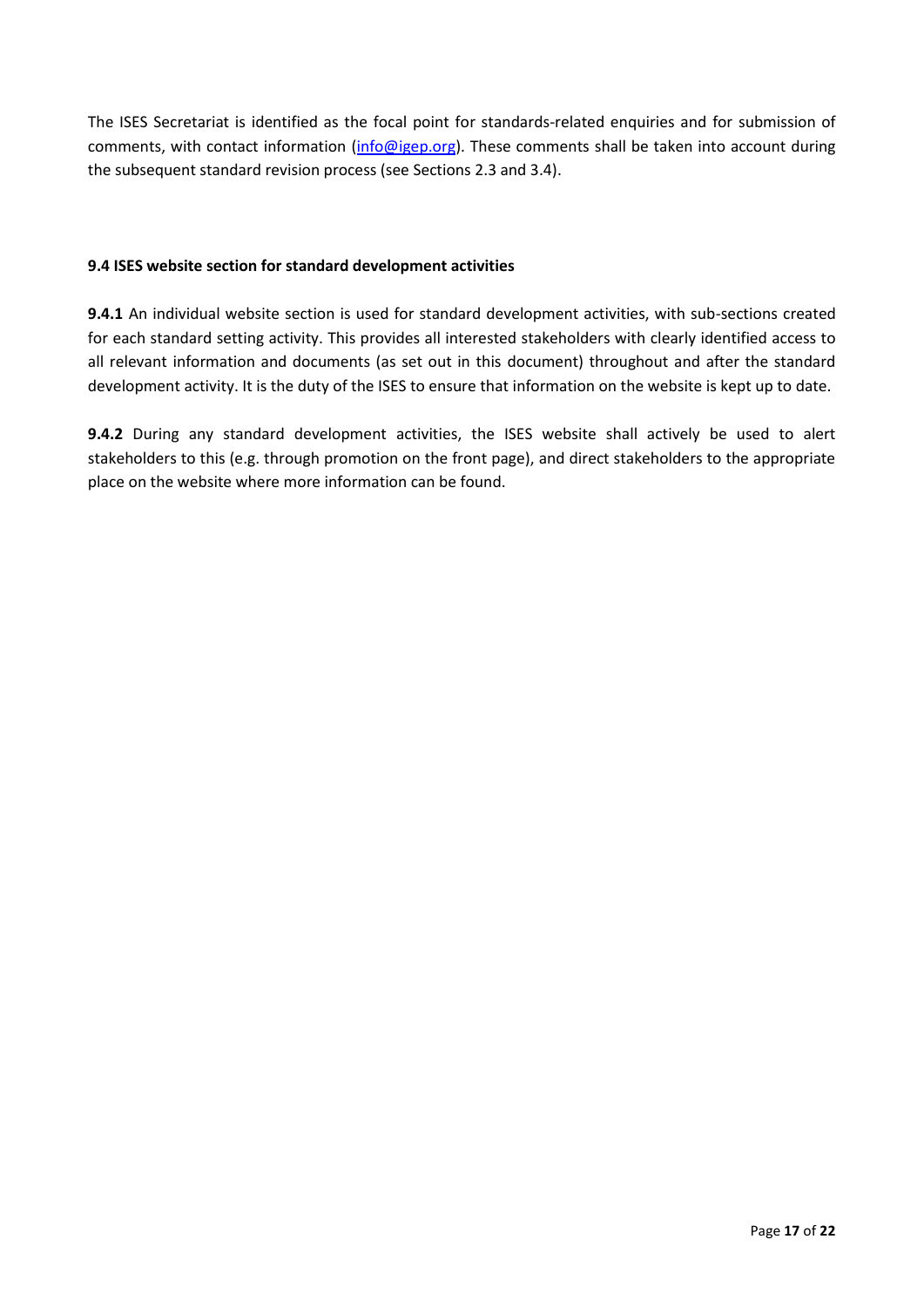# <span id="page-17-0"></span>**Annex 1. Definitions**

*Conflict of interest:* Situation in which a party has an actual or perceived interest that gives, or could have the appearance of giving, that party an incentive for personal, organizational, or professional gain, such that the party's interest could conflict, or be perceived to conflict with, the conduct of an impartial and objective certification process.

*Consensus:* Decision taken in absence of any sustained objection (unanimously).

*Criteria:* The conditions that need to be met in order to fulfil a principle. Criteria add meaning and operationally to a principle without themselves being direct measures of performance.

*Deadlock:* Whereby opposing parties come to a point of fundamental disagreement on a significant topic and no further step can be made without risking a standstill or stalemate of the entire process.

*Force majeure:* refers to any situation which could not have been avoided even with due care and planning by the TF participant (i.e. was outside of the control of the TF participant). Examples include natural disaster, family illness.

*Indicators:* The measurable states which allow the assessment of whether or not associated criteria are being met. Indicators convey a single, meaningful message or piece of information.

*Interest group:* Any person or group concerned with or directly affected by a standard.

*Materially affected stakeholders:* These are stakeholders that will be directly impacted by the application of the standard.

*Principle:* A fundamental statement about a desired outcome, often providing greater detail about the objectives.

*Procedural complaints:* Procedural complaints relate to the way in which the standard was developed. These can include complaints about the process for deciding on the content of the standard, but not about the content of the standard itself.

*Public consultation*: Public consultation is the defined period or periods during which stakeholder comments are sought about a draft standard or document during a standard development process. Typically, different methods of engagement are used, such as an online comment on templates or physical consultation workshops.

*Standards:* A document that provides, for common and repeated use, rules, guidelines or characteristics for products or related processes and production methods.

*Standard development activities:* The term used in this document to cover both ISES standards setting and standards review activities.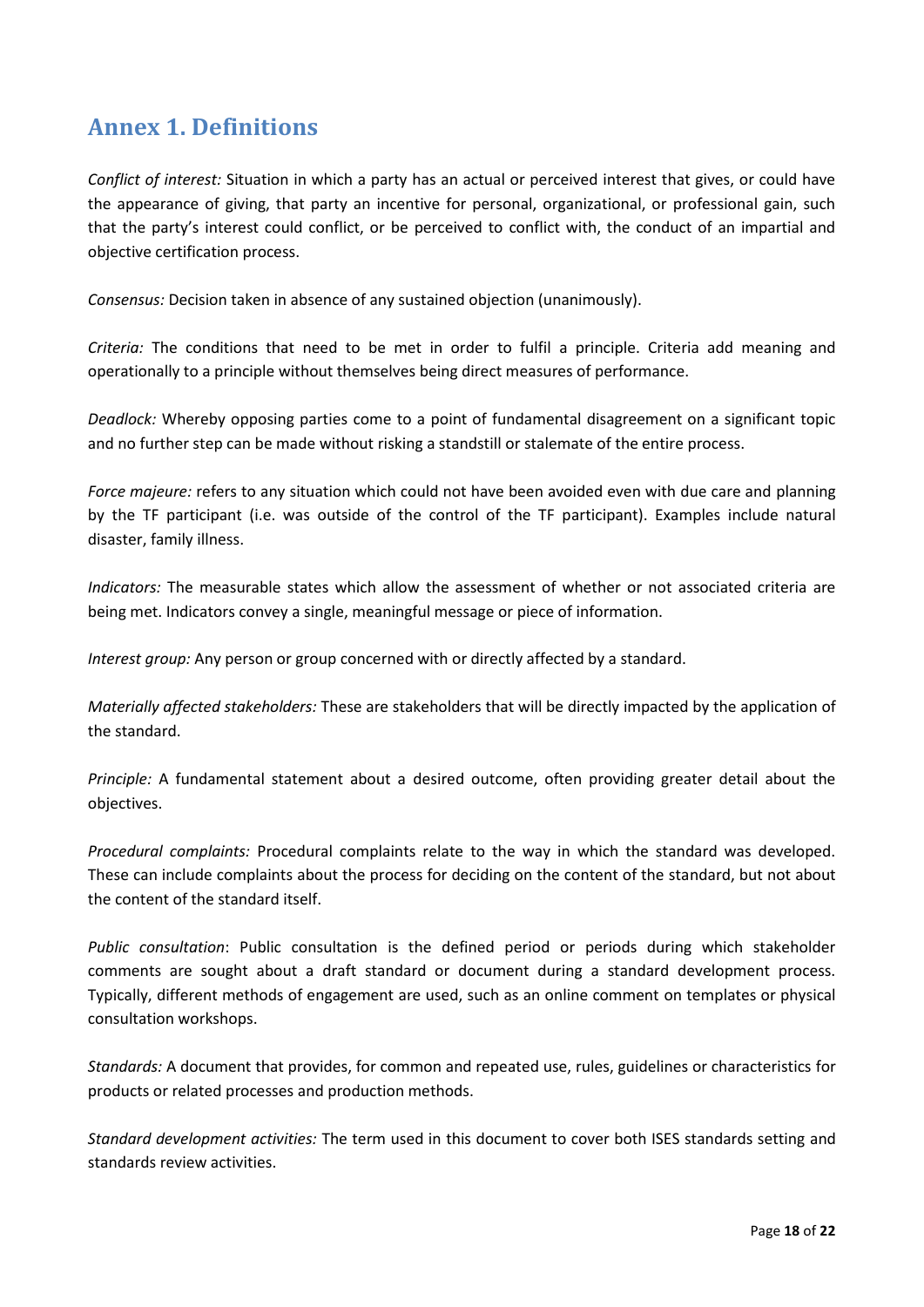*Stakeholder:* An individual or group with a legitimate and/or demonstrable interest in, or who is directly affected by, the activities of an organisation and the consequences of those activities.

*Substantive complaints:* Substantive complaints relate to important content of the standard and should be dealt with through the standard development or revision process.

*Task Force:* The ISES's task force is normally established to work on specific issues to address complex and difficult challenges and work towards developing solutions. The task force normally establishes under a standing committee and is therefore non-permanent by nature.

*Verifiers:* The means of verification define the type of information or observations that are used to demonstrate that the required indicator state is being realised. Verifiers provide specific details that reflect a desired condition of an indicator. Verifiable criteria can be checked for compliance through an audit process.

*Working Group:* The ISES's working groups are established under Standing committees or directly by the IB. Its establishment is normally designed to encourage members to address complex and difficult challenges and work towards developing solutions.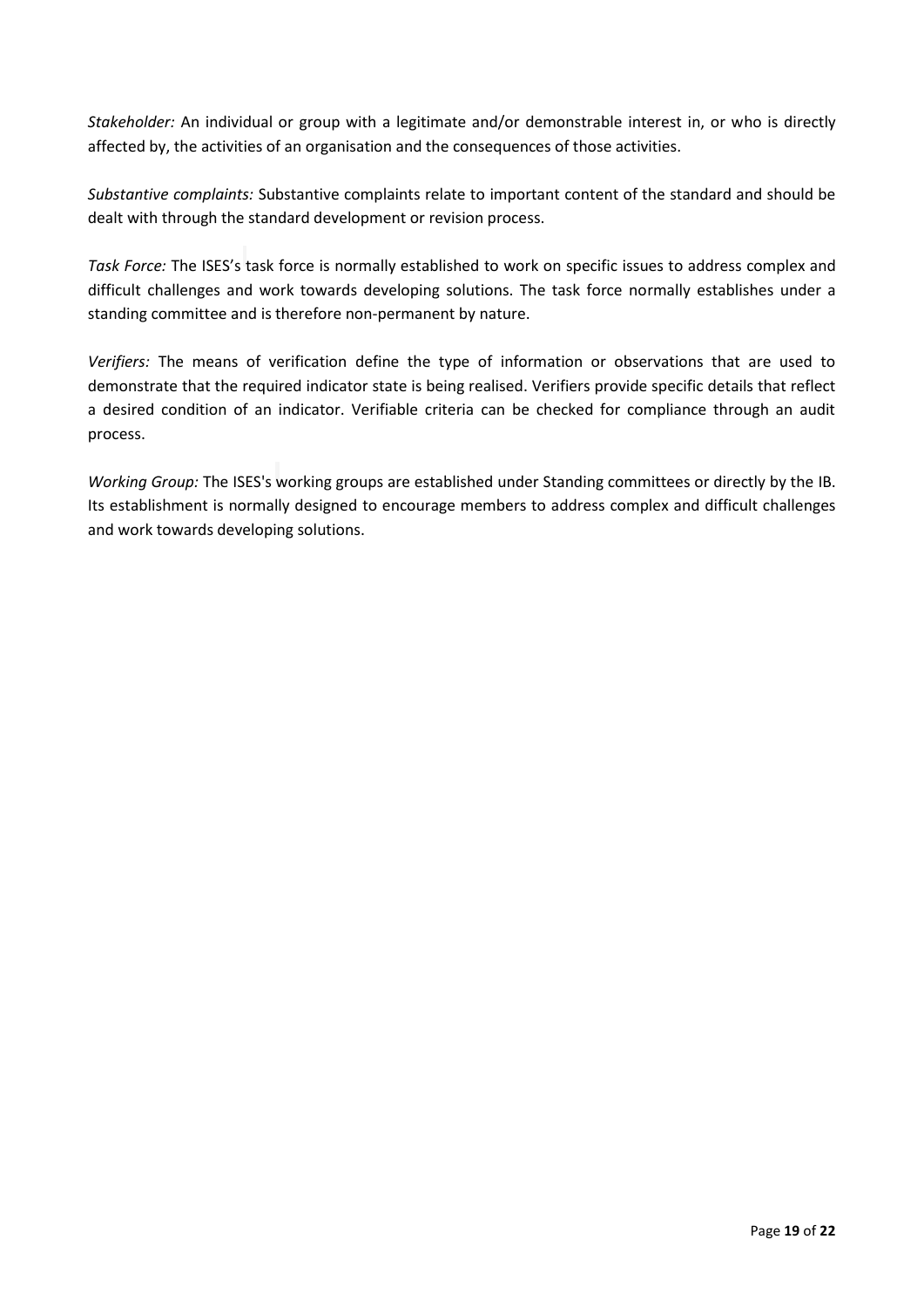# <span id="page-19-0"></span>**Annex 2: Template Code of Conduct for standard development activity**

It is fundamental to the integrity, credibility and continued progress of the task force or working group TF/WG that every member supports, promotes and works towards the ISES goals. Every member organization and individual must act in good faith towards this objective and commit to adhering to the principles set out in this Code. This Code applies to all Members of the TF/WG.

#### **Achieving consensus**

Each individual member of the TF/WG shall be responsible for seeking to build consensus within the TF/WG on how to address any issues which arise. Members shall recognise that achieving consensus in practice requires all members to be prepared to listen carefully to all the views of the group, and wherever possible actively seek compromises which will allow agreement

The TF/WG meetings are likely to include a number of contentious issues. Members shall at all times be respectful of the opinions of other TF/WG members, and the right of each member to share their expertise and opinions with the group. Members shall at all times respect and support the role and authority of the chairpersons/facilitators to encourage this.

#### **Attendance**

Members shall commit to physical attendance at all physical meetings. If this is not possible, Members are responsible for organising a previously nominated alternate to attend in their place, and shall inform the SC of this.

#### **Representation of stakeholder groups**

Each individual member of the TF/WG shall be responsible for consulting with stakeholders not directly represented in the TF/WG and ensuring that their views are expressed within the discussions. Members are expected to play an active role in representing their stakeholders' interests, including ensuring that consultations with their stakeholder group are carried out and putting forward their concerns, comments or ideas to the group. Members are there to represent an interest group within the ISES, not their own interests or the interests of their own organisation

Members shall provide and allow their contact details to be publicly used by the SC during the standard development activity, to encourage communication from their interest group.

#### **Promotion and Commitment**

Member organizations shall acknowledge their membership of the TF/WG and its objectives, the ISES Principles and Criteria (ISES P&C) and its implementation process through informed and explicit endorsement. Members of the TF/WG shall promote and communicate this commitment throughout the stakeholder group that they are representing.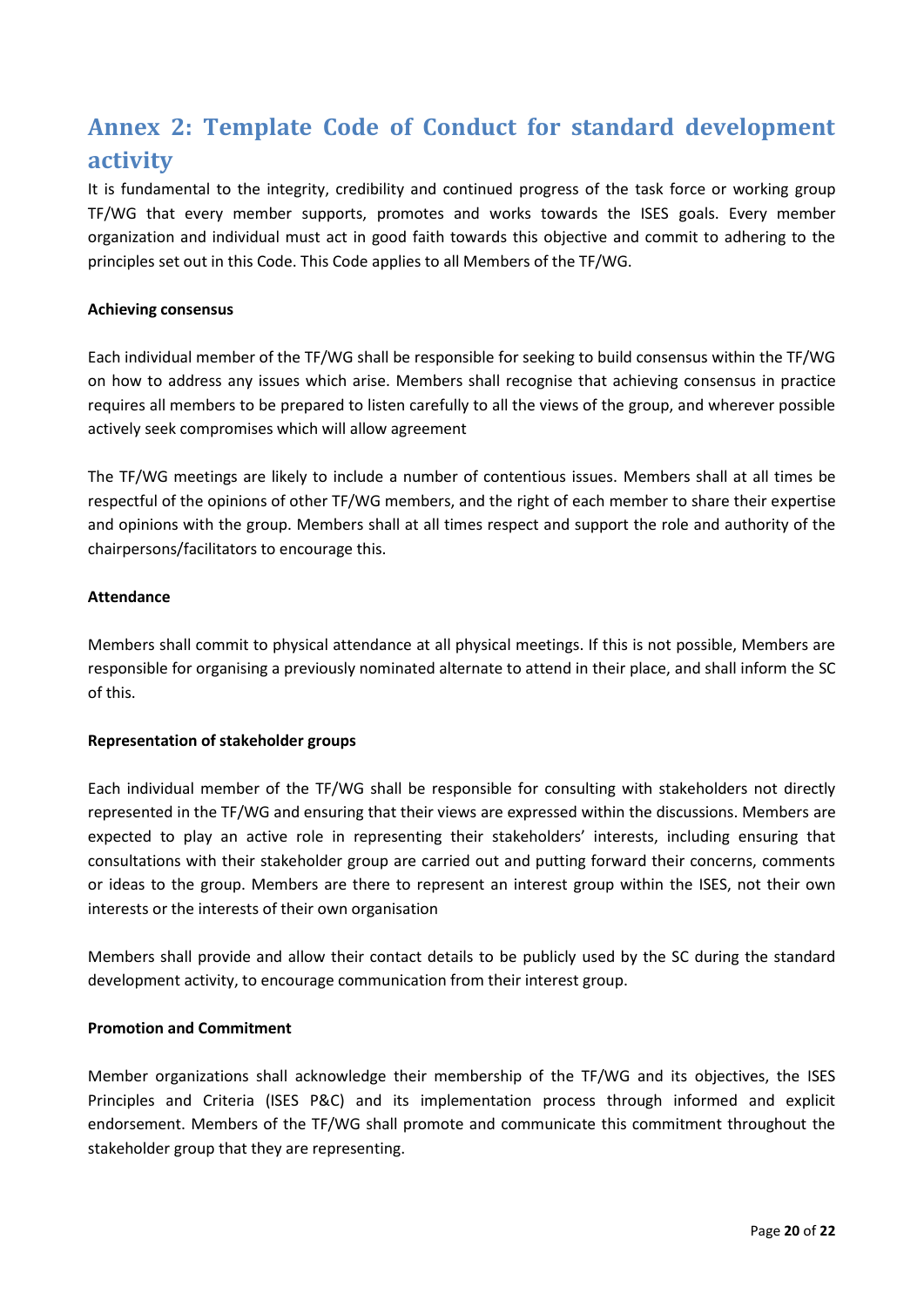#### **Breaches of this Code**

Breaches of this Code may lead to exclusion from the TF/WG.

Members shall seek to resolve grievances directly with other member organizations, and shall not make unsubstantiated allegations of breaches against other members.

Prior to taking public action in cases of unresolved allegations of breaches of this Code, members shall report breaches to the SC and their appropriate representative in ISES Board of Governors (IB), who shall deal with the alleged breaches in accordance with the ISES Grievance Procedure.

#### **TF Member agreement**

I acknowledge and agree with the terms in the TF/WG ToR and CoC above, and standard development activity requirements as set out in the ISES document for Standards Setting and Review.

| Date:      |  |
|------------|--|
| Name:      |  |
| Signature: |  |